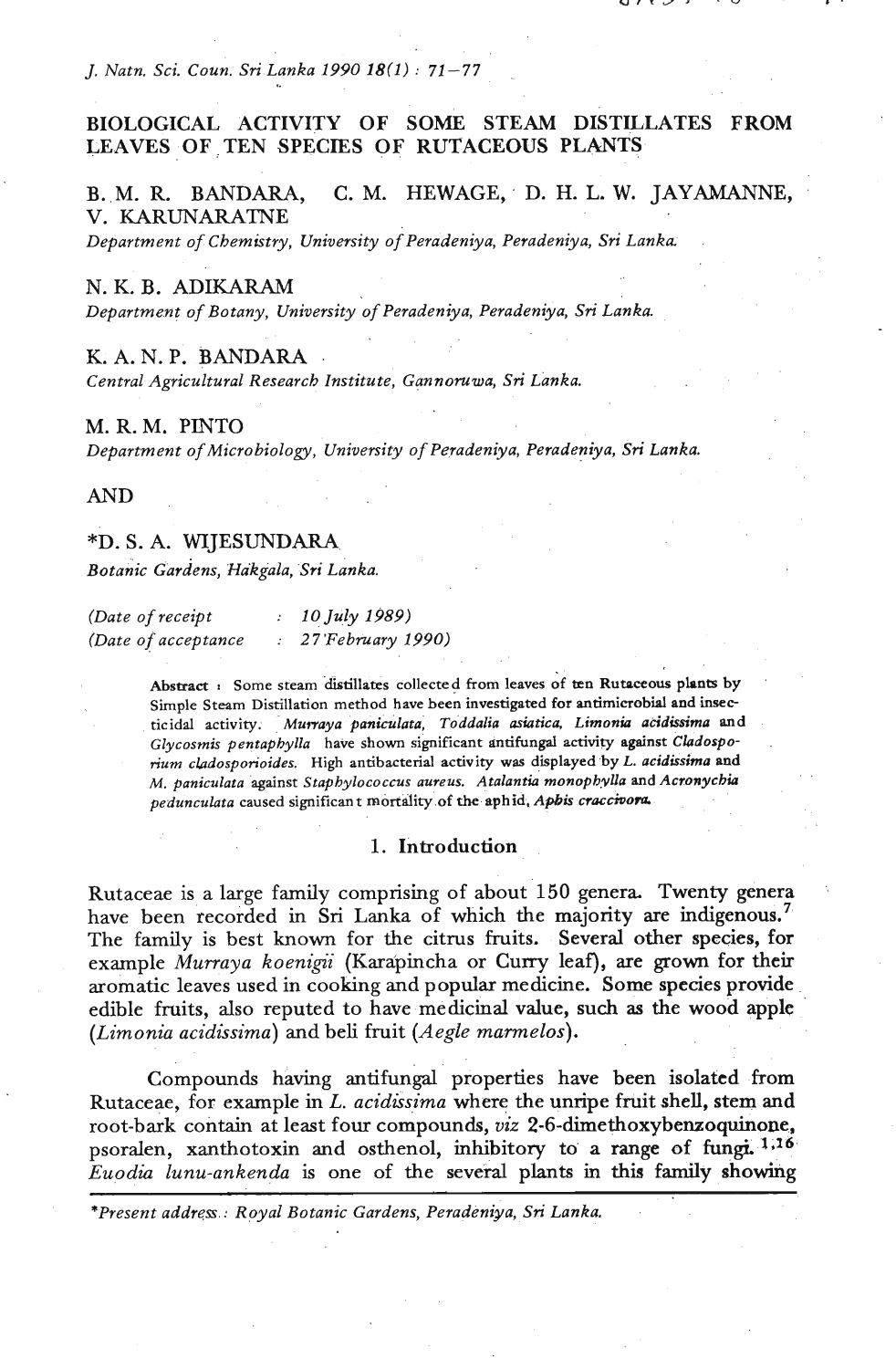antibacterial activity.<sup>13</sup> The insecticidal component, 'neoherculin', has been isolated from *Zanthoxylum clava-hercules.*<sup>5</sup> The present study describes the antimicrobial and insecticidal properties of some steam distillates collected by Simple Steam Distillation method<sup>9</sup> from leaves of ten species belonging to the family Rutaceae. **.** 

#### 2. Experimental

# 2.1 Plant Material and Separation of Steam Distillates

Plant material was collected at Belihuloya in the Central Province of **Sri**  Lanka and identified by comparison with specimens deposited at the National Herbarium, Peradeniya, Fresh leaves (500g) were chopped and **<sup>a</sup>**loosely packed in 5 litre-round bottommed flasks and the flasks were kept **in:**  boxes containing saw dust. Steam was passed into the flasks continuouslyfor about  $12$  h. and the steam coming out from an outlet was allowed to pass into a separate receiving flask through a condensor unit at room temperature. The resultant aqeous solution was extracted with dichloromethane (1.5-2 litres), dried with  $Na<sub>2</sub>SO<sub>4</sub>$  and the solvent was evaporated *in vacuo* (below  $40^{\circ}$ C).

## 2.2 Antifungal Activity *(Cladosporium TLC*-bioassay)

. .

Steam distillates (2mg) were spotted on TLC plates (silica gel 60 PF<sub>2 54-366</sub> 0.50mm X 20cm X 20cm) and the plates were developed in dichloromethane : light petroleum  $(2:3)$ . After air-drying the plates inside the laboratory at ambient temperature (28<sup>0</sup>C) they were sprayed with a suspension of conidia of *Cladosporium cladosporioides* in Czapek-Dox nutrient solution. Plates were then incubated in a moist chamber at  $25 \pm 2^0$ C for 48 h. Inhibition areas appeared white against a background of green mycelia. The diameters of zones in which the growth **wis** inhibited, which were approximately circular, were measured (mm).

### 2.3 Antibacterial Activity

Tests for antibacterial activity<sup>6</sup> were carried out using type strains of Staphylococcus aureas (NCTC 6571). Escherichia coli (NCTC 10418) was used as the control organism in antibiotic activity testing. The essential oils (16mg each)were dissolved separately in **4ml** aliquots of ethanol and ten fold dilutions were prepared from each with nutrient broth. A series of doubling dilutions were then dispensed in 2ml aliquots in tubes, with concentrations ranging from 1/10 to 1/5120 and inoculated with a fixed bacterial inoculum. The bacterial inoculum was  $0.1$  ml of a  $10^{-4}$  dilution of bacterial suspension with a density equal to that of a  $2\%$  aqueous suspension of barium sulphate. At the same time the bacterial inoculum was also dispensed into an identical set of tubes of dilutions made from ethanol alone, and a tube each of nutrient broth, these being used as controls.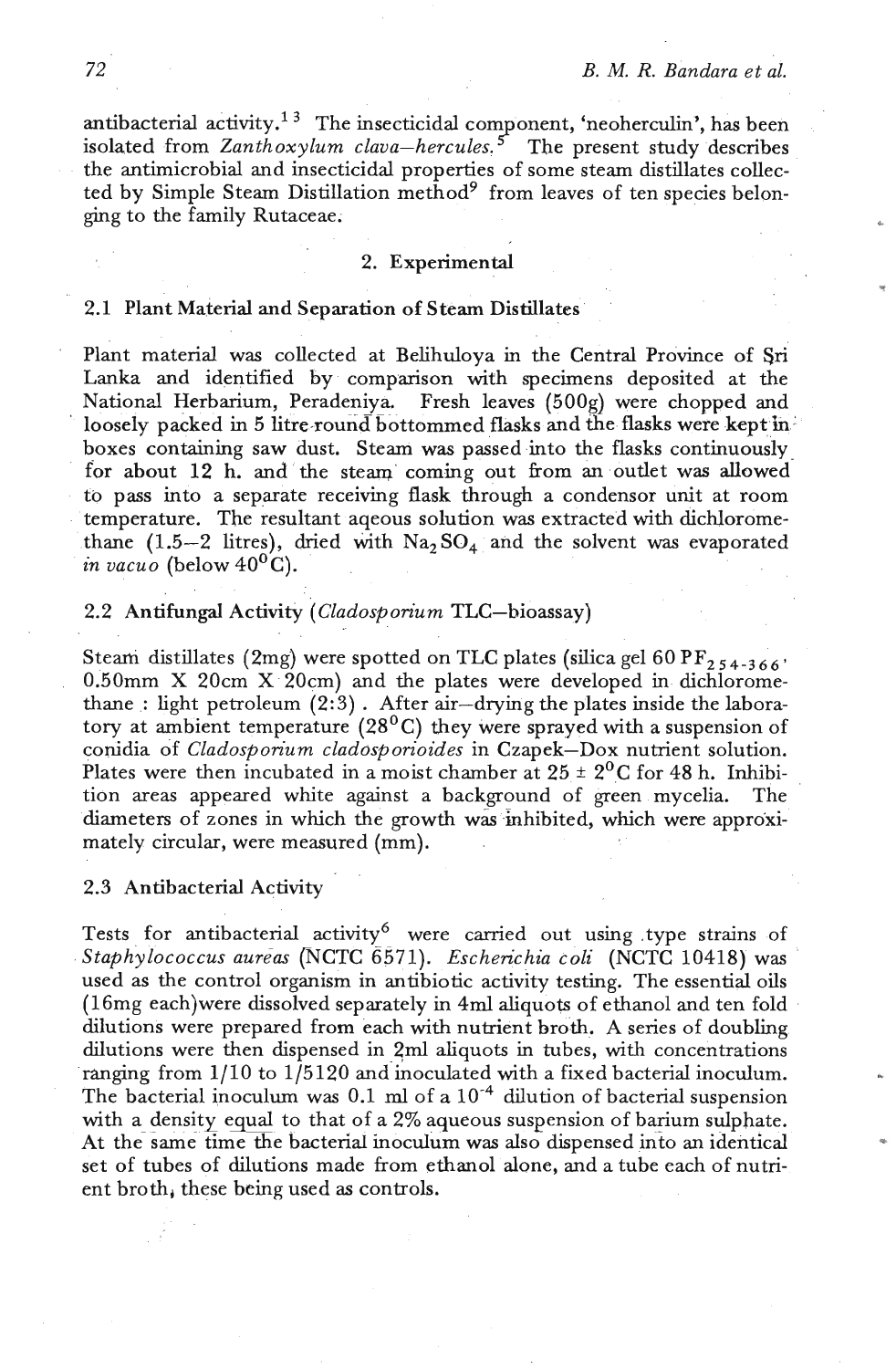# *Biological Activity of some Steam Distillates of Rutaceous Plants* 73

The tubes were incubated  $(37<sup>0</sup>C)$  overnight and observed the next day for turbidity, the highest dilution showing no turbidity being the minimal inhibitory concentration (MIC). A loopful of medium from each of the tubes was then inoculated on nutrient agar and again incubated overnight. The minimal bactericidal concentration **(MBC)** was considered to be that showing no growth or less than 20 colonies on semisolid medium. In the interpretation of results, the test solutions were compared with those of alcohol dilutions.

## 2.4 Insecticidal Activity

One day old opterous female aphids *(Aphis craccivora)* obtained from a laboratory culture maintained on cowpea plants *(Vigna unguiculata)* were used in these experiments.<sup>14</sup>

Each of the steam distillates of leaves were mixed with homogenate  $(LF_1, R, Ciba-Geigy, Bascle)$  (1:2 w/w), dissolved in analytical grade acetone and distilled water (1 **:9** v/v) to obtain a 1500 ppm emulsion.

Ten aphids were placed on the underside of a detached young cowpea leaf and placed in a glass Petri-dish **(9cm** diameter) lined with a moistened filter paper. When they were settled, the leaf was tuned upside down and sprayed with 4.0ml of the 1500 ppm emulsion using the Potter's spray tower.<sup>11</sup> Then the leaf was turned right side up and the base of the petiole was wrapped with a moistened cotton plug. to retard dessication. Each Petridish was covered with a plastic Lid with a circular window of fine gauze. A mixture of distilled water, acetone and the homogenate was used as the standard control.

The experiments was conducted at a mean temperature  $29.5 \pm 4^{0}C$ and humidity 80  $\pm$  4% RH. Mortality counts were recorded 24 hours after treatment. A completely randomized design (CRD) with four replicates was used.

## 3. Results and Discussion

Plant essential oils belong to different classes of organic compounds having acyclic, cyclic, aromatic and heterocyclic structural features. These constituents include terpenes (mono-, sesqui- and diterpenes), aromatic compounds **such** as eugenol, nitrogen and sulphur containing compounds (ally1 isothiocyanates) and miscellaneous compounds including unbranched long **chain** hydrocarbons.'

Most of the plants which were investigated are used in ethnomedical preparations<sup>4</sup> (Table 1). The therapeutic value of these plants is no doubt due to the **prrsence** of biologically active natural products. There are several reports on the isolation of chemical constituents from the plants that were studied: alkaloids from *M. koenigii*<sup>3</sup> and *G. pentaphylla*,<sup>2</sup> coumarins from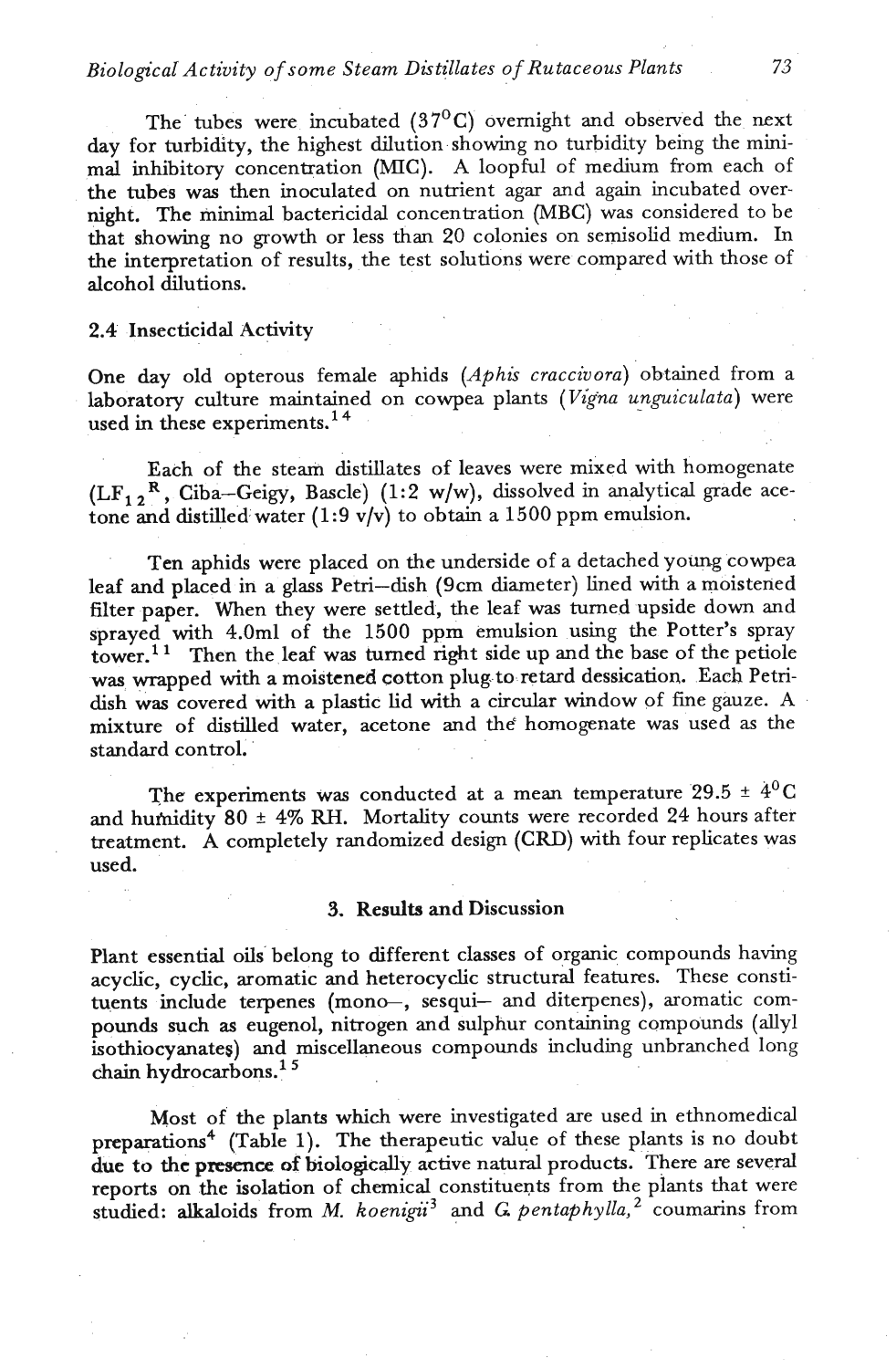L. acidissima,<sup>16</sup> T. asiatica<sup>17</sup> and flavones and coumarins from M. panicu*lata8* are some of them.

Table 1: The steam distillates of leaves of ten Rutaceous plants screened for antimicrobial and insecti**cidal** activity.

| Plant species <sup>a</sup><br>(Sinhala & Tamil names)                   | Habitb    | Reported Medicinal<br>Uses <sup>c</sup>                       | Part(s)<br>Used<br>Medici- | Weight<br>of Plant<br>Material | Weight<br>of Esse-<br>ntial oil |  |
|-------------------------------------------------------------------------|-----------|---------------------------------------------------------------|----------------------------|--------------------------------|---------------------------------|--|
|                                                                         |           |                                                               | nally                      | $\text{Used}(g)$               | (g)<br>(%yield)                 |  |
| Acronychia pedunculata (L.)<br>miq. (S:Ankenda)                         | ST        | Sores and ulcers                                              | Bk                         | 1000                           | 0.580<br>(0.058)                |  |
| Atalantia ceylanica (Arn.)<br>Oliv.(S: Yakinaran; T: Peykurutu)         | sh-       | Administration of<br>pills, prevent ague                      | Lf                         | 250                            | 0.340<br>(0.136)                |  |
| Atalantia monophylla (Roxb.)<br>DC (S:Apassu; T:Perunkuruntu)           | <b>ST</b> | Skin diseases rheuma-<br>tism and paralysis                   | Lf.Ft                      | 300                            | 0.770<br>(0.257)                |  |
| Clausena indica (Dalz.)Oliv.<br>(S:Meegon Karapincha;T:Pannai)          | ST        | Not reported                                                  |                            | 990                            | 4.240<br>(0.428)                |  |
| Glycosmis pentaphylla (Retz.)<br>A.DC. (S:Dodan pana;<br>T: Kulapannai) | <b>ST</b> | Fever                                                         | Rt                         | 800                            | 2.090<br>(0.261)                |  |
| Limonia acidissima L.<br>(S:Diwul; T:Nila-vilam)                        | Т         | Astringent, Sore throat,<br>dysentry and diarrhoea            | Ft, St                     | 1100                           | 1,810<br>(0.163)                |  |
| Murraya koenigii (L.) Spreng<br>(S:Karapincha; T:Kuruvepillai)          | sh        | Stomachic, purgative,<br>vomiting, febrifuge                  | Rt, Lf                     | 715                            | 1.210<br>(0.169)                |  |
| Murraya paniculata (L.) Jack.<br>(S:Ettariya)                           | sh        | Stomachic, rheumatic<br>fever, cough, giddiness,<br>hysteria. | Wp                         | 800                            | 1.650<br>(0.206)                |  |
| Toddalia asiatica (L.) Lamk.<br>(S:Kudumiris; T:Milkaram)               | Cl        | Pains in the bowels,<br>rheumatic swellings,<br>fever         | Lf, Rt                     | 225                            | 0.235<br>(0.104)                |  |
| Zanthoxylum rhetsa (Roxb.) DC.<br>(S: Katukeena; T: Rhetsamaram)        | т         | Not reported                                                  |                            | 200                            | 0.080<br>(0.040)                |  |

a Nomenclature used follows Dassanayake and Fosberg **<sup>1</sup>**

b  $Sh$  - shrub;  $ST$  - small tree;  $Cl$  - climber;  $T$  - large tree

c According to Chandrasena **<sup>11</sup>**

d Lf - leaf; Ft - fruit; Bk - stem bark; Rt - root;  $Wp$  - whole plant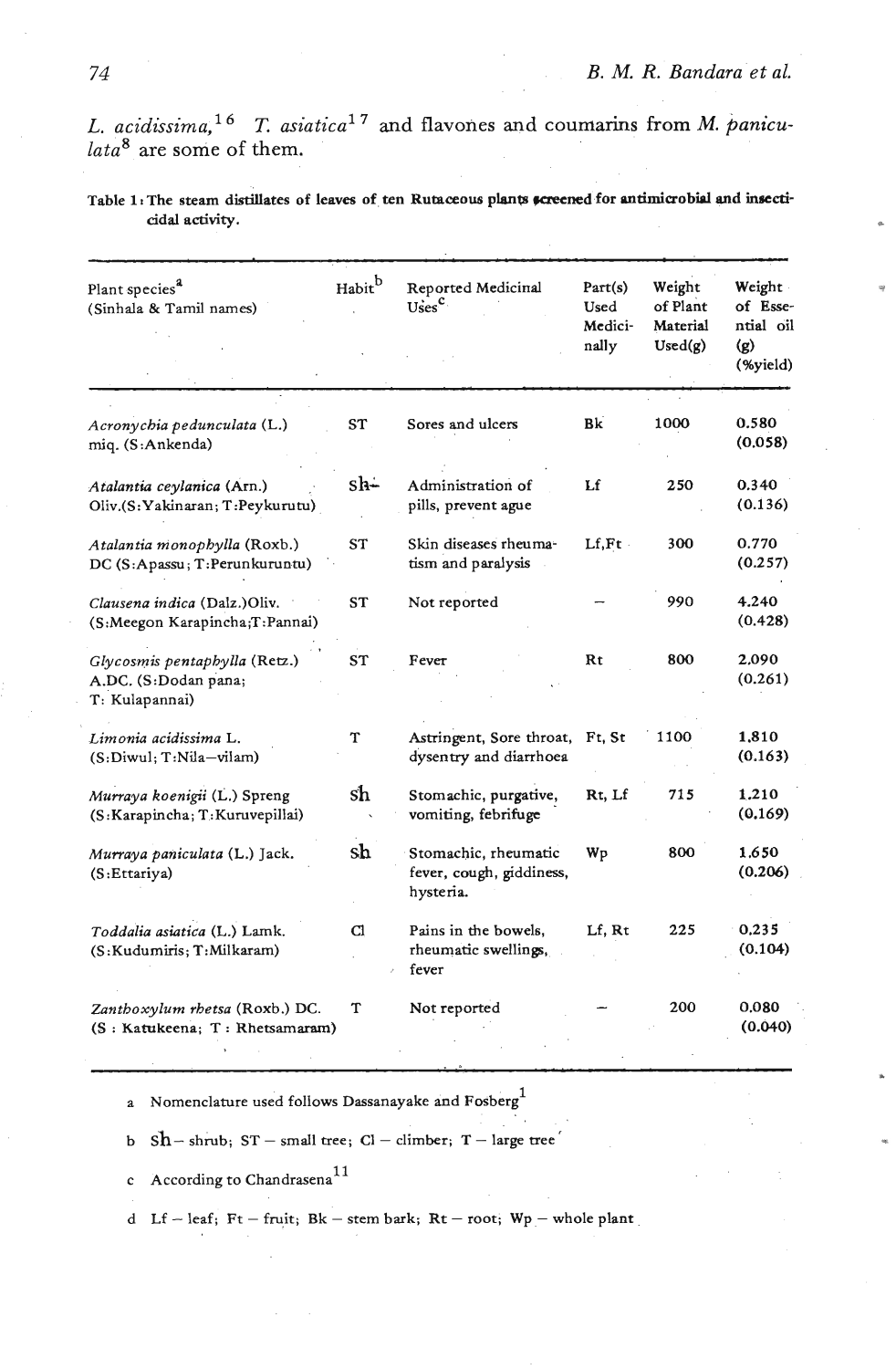# *Biological Activity of some Steam Distillates of Rutaceous Plants 75*

Steam distillates of ten plants were tested for antimicrobial activity against *Cladosporium cladosporioides, Staphylococcus aureus* and *Escherichia coli and for insecticidal activity (Table 3) against Aphis craccivora koch.* (Table **2).** 

| Plant<br>species                     | Antifungal activity<br>(C. cladosporioides)<br>Diameter of inhibition<br>zone<br>(mm) | Antibacterial activity<br>$(S. \text{ aureus})$<br>Minimal Bactiricidal<br>Concentration (MBC)<br>$(\mu$ g/ml) | Insecticidal activity<br>(A. craccivora)<br>Mortality percentage<br>24<br>HAT |  |  |  |
|--------------------------------------|---------------------------------------------------------------------------------------|----------------------------------------------------------------------------------------------------------------|-------------------------------------------------------------------------------|--|--|--|
| A. pedunculata                       | 35 (0.20)                                                                             | 50                                                                                                             | 60.0 <sub>b</sub>                                                             |  |  |  |
| A. ceylanica                         | 12(0.13)                                                                              | 50                                                                                                             | 40.0 cde                                                                      |  |  |  |
| A. monophylla                        | 16(0.53)                                                                              | 25                                                                                                             | 82.5 a                                                                        |  |  |  |
| C. indica                            | 14 (0.20)                                                                             | 100                                                                                                            | 35.0 cdef                                                                     |  |  |  |
| G. pentaphylla                       | 30 (0.05)                                                                             | 100                                                                                                            | 30.0 cdefg                                                                    |  |  |  |
| L. acidissima                        | 36. (0.00)                                                                            | 6.25                                                                                                           | $27.5$ cdefg                                                                  |  |  |  |
| M. koenigii                          | 23(0.05)                                                                              | 100                                                                                                            | 45.0 bc                                                                       |  |  |  |
|                                      | 8(0.30)                                                                               |                                                                                                                |                                                                               |  |  |  |
|                                      | 9(0.50)                                                                               |                                                                                                                |                                                                               |  |  |  |
| M. paniculata                        | 40 (0.18)                                                                             | 6.25                                                                                                           | 17.5 g                                                                        |  |  |  |
| T. asiatica                          | 38 (0.20)                                                                             | 100                                                                                                            | 47.5 bc                                                                       |  |  |  |
| Z. rhetsa                            | 15(0.20)                                                                              | 50                                                                                                             | $27.5$ cdefg                                                                  |  |  |  |
| Benlate (0.2 mg)<br>Standard control | 38                                                                                    |                                                                                                                | $17.5$ g                                                                      |  |  |  |

|  | Table 2 . Antimicrobial and insecticidal activity of the steam distillates of leaves of ten Rutaceous |  |  |  |  |  |
|--|-------------------------------------------------------------------------------------------------------|--|--|--|--|--|
|  | plants                                                                                                |  |  |  |  |  |

\* Rf value (Dichloromethane : Light Petroleum  $-2:3$ )

\*\* HAT = Hours After Treatment

Arc  $\sin$  percentage transformation was used for insecticidal activity calculations.

**<sup>P</sup>**< **0.05** c.v = **17.8%.** Means followed **by** thesarne letter are not significantly different **(P** < **0.05) by**  Duncan's multiple range test. **<sup>12</sup>**

U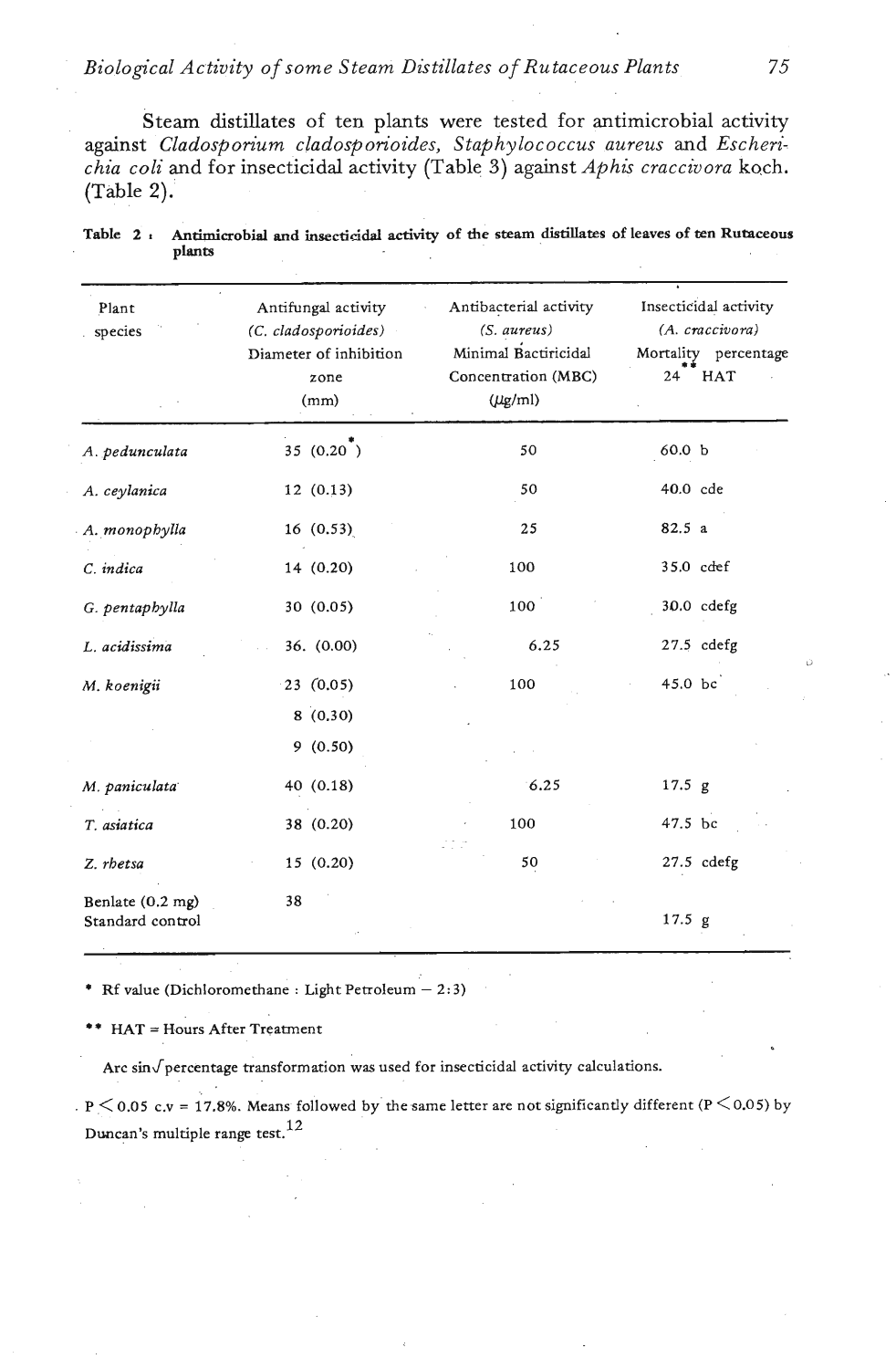Steam distillates of all ten plants showed antifungal activity against *C. cladosporioides* using the TLC-bioassay technique (Table 2). M. *paniculata, T. asiatica, L. acidissima, A. pedunculata* and *G. pentaphylla* showed high antifungal activity almost comparable with that of benlate. Interestingly, M. *koenigii* produced three inhibition areas, of which the highest polar **<sup>L</sup>** constituent showed the greatest activity. The other steam distillates derived from *A. monophylla,* 2. *rhetsa, C. indica* and *A. ceylanica* showed cornpara: tively low activity. There are no previous reports available on the antifungal <sup>q</sup> activity of these plants other than L. *acidissima.* 

None of the steam distillates showed antibacterial activity against E. *coli,* the representative test organism of Gram negative bacteria. However, activity against S. *aureus,* the representative test organism of Gram positive bacteria, was shown by all steam distillates at different dilutions. Of the steam distillates the highest activity was shown by L. *acidissima* and *M. paniculata* (at 6ppm level of the crude extract).

The steam distillates from leaves of *A. monophylla, A. pedunculata, T. asiatica, M. koenip'i* and *A. ceylanica* caused significant mortality of the aphid, *A. craccivora,* when compared with the untreated control (Table 2). To our knowledge this is the first report of such promising insecticidal activity in 'these plants.

This preliminary study indicates that the members of the family Rutaceae contain volatile substances having antimicrobial and insecticidal properties. Interestingly, the two plants for which there are no reported medicinal uses, 2. *rhetsa* and *C. indica* have shown only moderate or low activity compared to the other plants. L. *acidissima* and *M. paniculata* have shown significant antifungal and antibacterial activities while *A. monophylla* has shown the highest insecticidal activity. The probable role of at least some of these substances would be self-defence against invading pests. Further investigations into their biological importance and role in nature would therefore prove useful.

#### Acknowledgements

Financial assistance from NARESA, Sri Lanka and IFS, Sweden is gratefully acknowledged.

# References

- **1. ADIKARAM, N.K.B., ABHAYAWARDHANE, Y., RATNAYAKE BANDARA, B.M., LESLIE** *r.*  **CUNATILAKE, A.A.** & **WIJERATNE, E.M.K. (1989)** *Plant Pathology* **38, 258.**
- **2. CHAKRABORTY, D.P.** & **BARMAN, B.K. (1961) Trans. Bose Res.** Inst. **24, 121, GOVINDA-CHARI, T.R., PAI, B.R. & SUBRAMANIUN, P.S. (1966) Tetrahedron 22, 3245.**